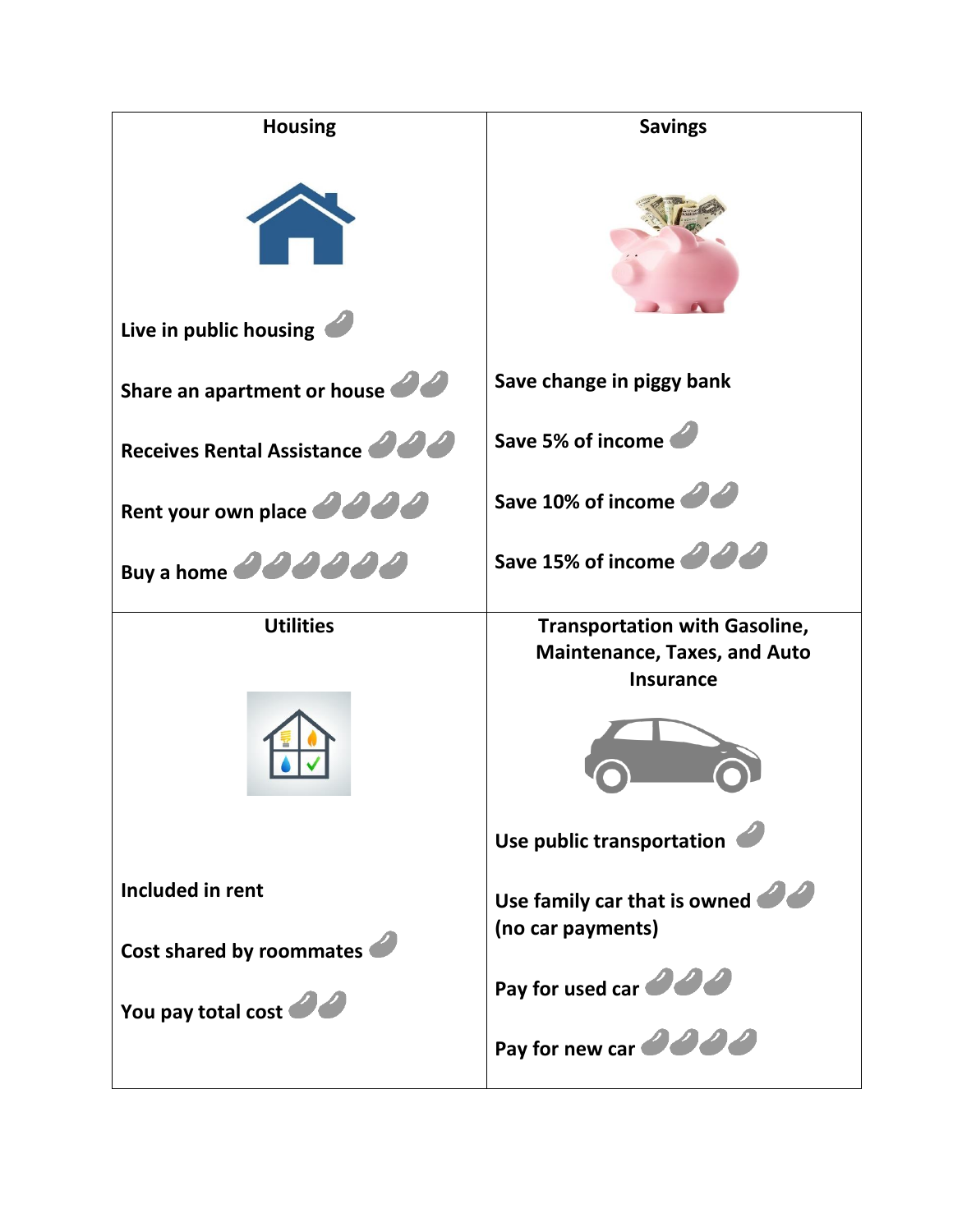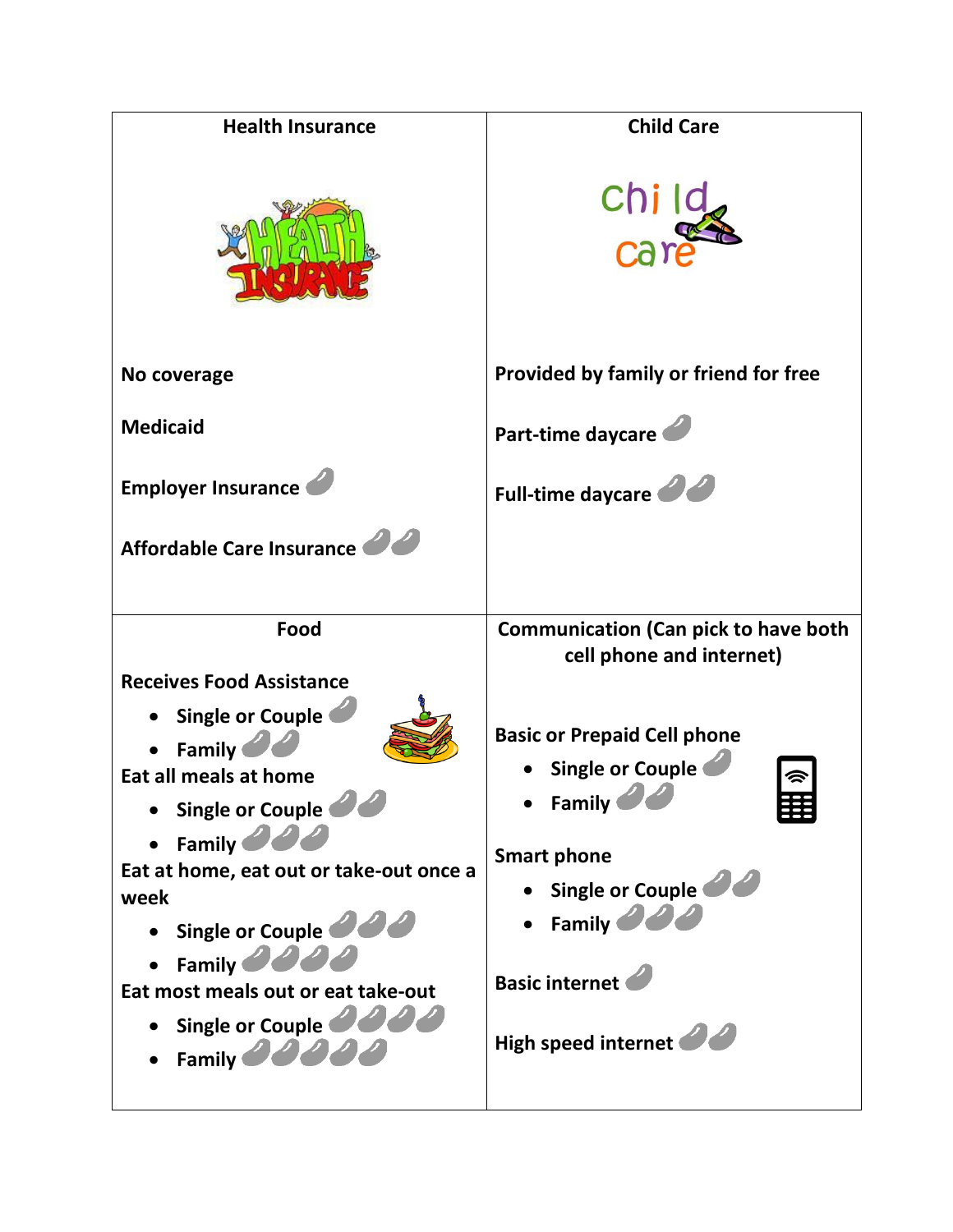| <b>Personal Care</b>                                                                        | <b>Clothing</b>                                                                                                                                            |
|---------------------------------------------------------------------------------------------|------------------------------------------------------------------------------------------------------------------------------------------------------------|
|                                                                                             | <b>Buy at thrift shops</b>                                                                                                                                 |
| Use no name personal hygiene                                                                | Single or Couple                                                                                                                                           |
| products                                                                                    | <b>Family</b>                                                                                                                                              |
| Use name brand personal hygiene<br>products<br>Use professional salon and salon<br>products | <b>Buy at discount stores</b><br><b>Single or Couple</b><br>Family<br><b>Buy at department stores</b><br>Single or Couple<br>Family $\partial \mathcal{L}$ |
|                                                                                             |                                                                                                                                                            |
| Entertainment (Pick all you would like<br>to have or do)                                    | <b>Gifts</b>                                                                                                                                               |
| Visit friends, go for walk, free events                                                     |                                                                                                                                                            |
|                                                                                             |                                                                                                                                                            |
| Pay for basic cable TV                                                                      | Make your own                                                                                                                                              |
| Pay for premium cable TV                                                                    | Buy small gifts, shop sales                                                                                                                                |
| Go out once a week                                                                          | <b>Buy Expensive gifts</b>                                                                                                                                 |